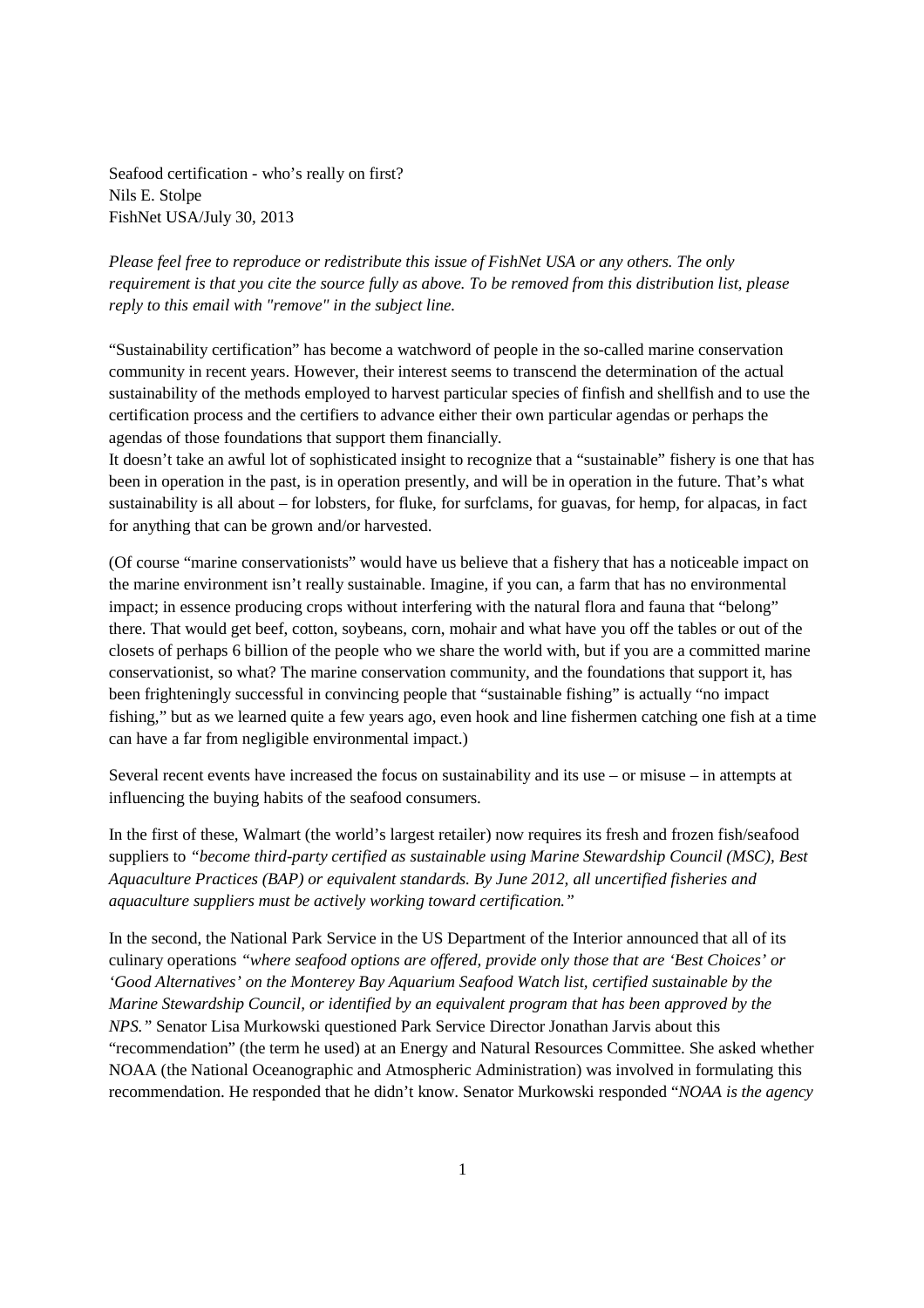*that makes the determination in terms of what's sustainable* (as far as fisheries are concerned) *within this country"* 

When considered in a vacuum these are both interesting comments on the importance that is being put on "sustainability" by fish/seafood providers, and is indicative of a positive trend by consumers who are increasingly demanding that the products they buy are produced in an environmentally acceptable manner.

And the fact that a federal agency, the National Park Service, would demand – or as Director Jarvis waffled – would recommend that its vendors provide only seafood certified sustainable by two nongovernmental organizations while ignoring the *de facto* certification that is implicit in federally managed fisheries is not likely to surprise anyone with any familiarity with the morass that the federal bureaucracy has become.

However, neither Walmart nor the US Department of the Interior exists or operates in a vacuum, and it seems as if there is a bit more at work here than is obvious.

The Marine Stewardship Council (MSC) is the largest international organization – headquartered in London – providing fish and seafood sustainability certification. It was started in 1996 as a joint effort of the World Wildlife Fund, a transnational ENGO, and Unilever a transnational provider of consumer goods.

The chart below lists recent grants to the MSC by the Walton Family Foundation and the David and Lucille Packard Foundation in recent years.

## **Grants to MSC from Walton Family Foundation**

| 2007  | \$1.640.000  |
|-------|--------------|
| 2007  | \$820,000    |
| 2008  | \$1,675,000  |
| 2009  | \$1.700.000  |
| 2009  | \$1,700,000  |
| 2010  | \$4.622.500  |
| 2011  | \$3.122.500  |
| 2012  | \$1,250,000  |
| Total | \$16,530,000 |

http://www.waltonfamilyfoundation.org/about/2009-grants

## **Grants to MSC from David and Lucille Packard Foundation**

| Total | \$13.818.900 |
|-------|--------------|
| 2013  | \$250.000    |
| 2012  | \$550.000    |
| 2012  | \$250.000    |
| 2011  | \$1.900.000  |
| 2010  | \$125.000    |
| 2009  | \$4.050.000  |
| 2008  | \$250,000    |
| 2008  | \$1,506,000  |
| 2007  | \$1.500.000  |
| 2006  | \$87.900     |
| 2006  | \$100.000    |
| 2006  | \$1.500.000  |
| 2005  | \$1.750.000  |